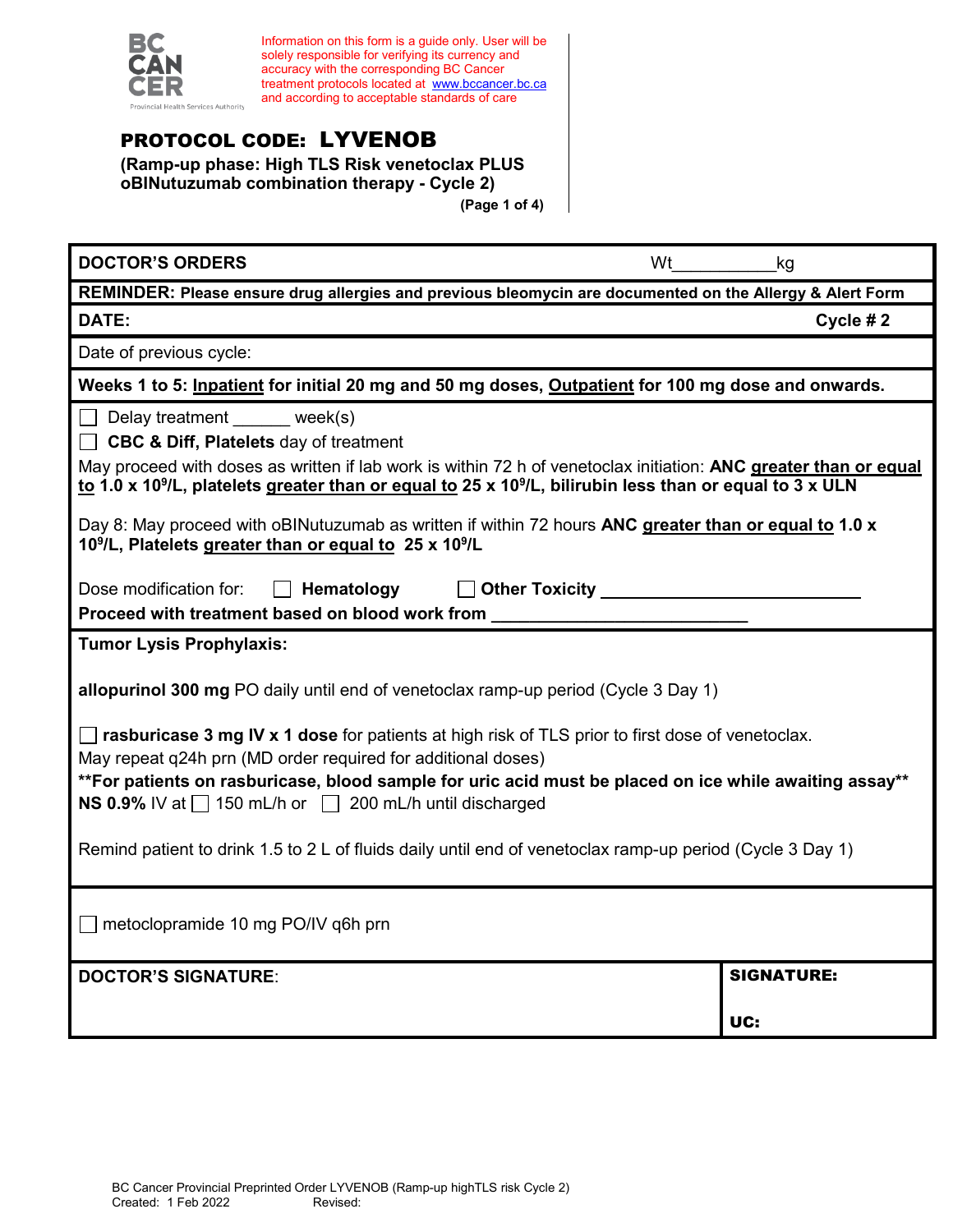

Information on this form is a guide only. User will be solely responsible for verifying its currency and accuracy with the corresponding BC Cancer treatment protocols located at [www.bccancer.bc.ca](http://www.bccancer.bc.ca/) and according to acceptable standards of care

### PROTOCOL CODE: LYVENOB

**(Ramp-up phase: High TLS Risk venetoclax PLUS oBINutuzumab combination therapy - Cycle 2) (Page 2 of 4)**

| Date:                                                                                                                                                                                                                                                                                                                                                                                                                         |                   |
|-------------------------------------------------------------------------------------------------------------------------------------------------------------------------------------------------------------------------------------------------------------------------------------------------------------------------------------------------------------------------------------------------------------------------------|-------------------|
| <b>CHEMOTHERAPY:</b>                                                                                                                                                                                                                                                                                                                                                                                                          |                   |
| Note: Week 1 starts on Day 1 of Cycle 2                                                                                                                                                                                                                                                                                                                                                                                       |                   |
| Week 1: venetoclax 20 mg $(2 \times 10 \text{ mg})$ PO once daily for 7 days<br>Week 2: venetoclax 50 mg (1 x 50 mg) PO once daily for 7 days<br>Week 3: venetoclax 100 mg (1 x 100 mg) PO once daily for 7 days<br>Week 4: venetoclax 200 mg (2 x 100 mg) PO once daily for 7 days<br>**DO NOT take day 2 dose on weeks 1 to 4, until approval received**<br>** DO NOT start weekly dose increase, until approval received** |                   |
| <b>AND</b><br>Week 5: venetoclax 400mg (4 x 100 mg) PO once daily for 7 days<br>**DO NOT start dose increase or take day 2 dose, until approval received**                                                                                                                                                                                                                                                                    |                   |
| venetoclax ______________ mg PO once daily for _______________ days (to last until next dose ramp up to start on<br>a Thursday)                                                                                                                                                                                                                                                                                               |                   |
| <b>OR</b><br>$\Box$ Dose modifications:<br>venetoclax _______________ mg PO once daily. Start on ______________(enter date)<br>Mitte: ______________ days                                                                                                                                                                                                                                                                     |                   |
| <b>DOCTOR'S SIGNATURE:</b>                                                                                                                                                                                                                                                                                                                                                                                                    | <b>SIGNATURE:</b> |
|                                                                                                                                                                                                                                                                                                                                                                                                                               | UC:               |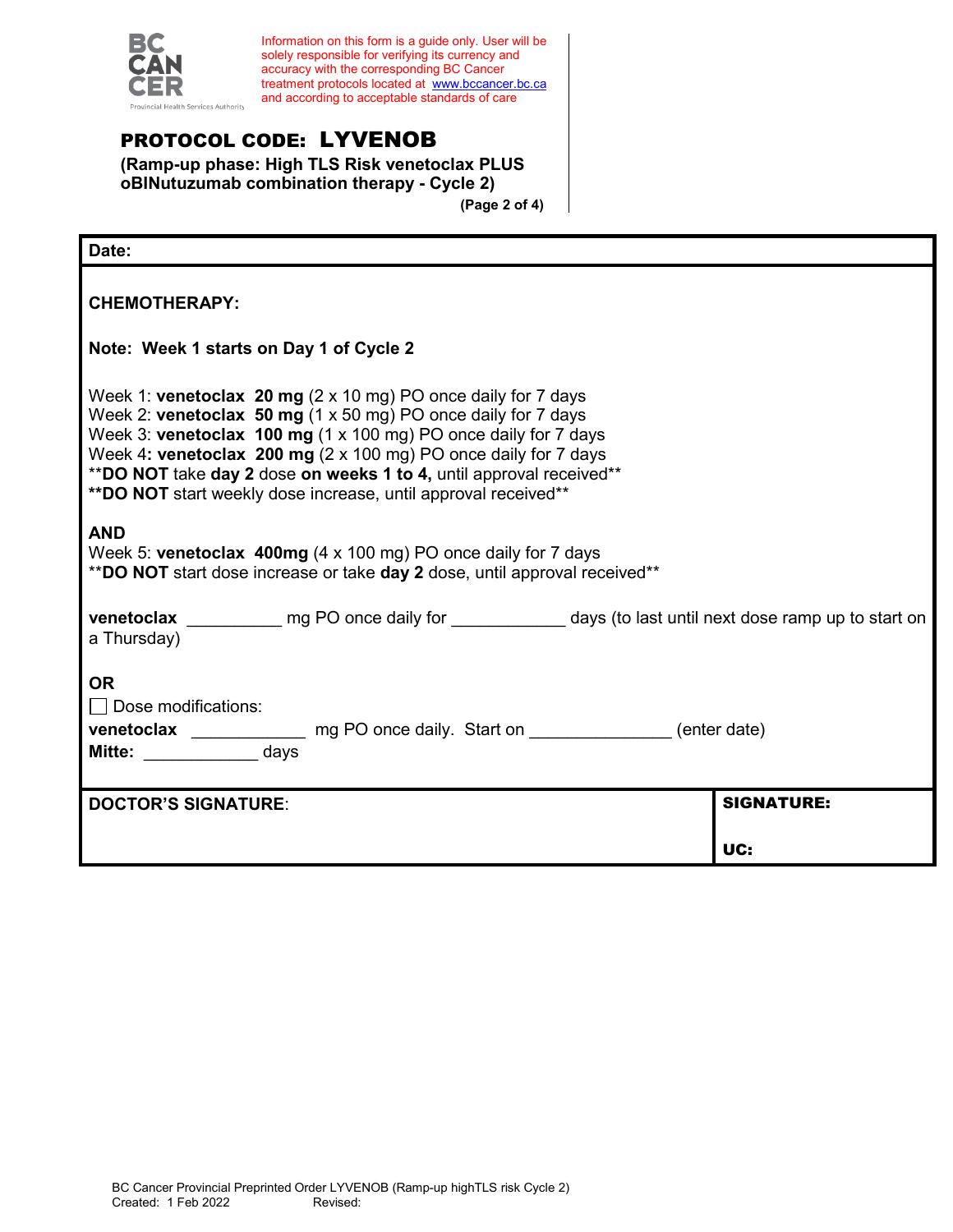

Information on this form is a guide only. User will be solely responsible for verifying its currency and accuracy with the corresponding BC Cancer treatment protocols located at [www.bccancer.bc.ca](http://www.bccancer.bc.ca/) and according to acceptable standards of care

# PROTOCOL CODE: LYVENOB

**(Ramp-up phase: High TLS Risk venetoclax PLUS oBINutuzumab combination therapy - Cycle 2) (Page 3 of 4)**

### **DATE:**

**\*\*Have Hypersensitivity Reaction Tray and Protocol Available\*\***

#### **PREMEDICATIONS FOR oBINutuzumab INFUSION:**

30 minutes prior to infusion:

**acetaminophen 650 mg to 975 mg** PO **diphenhydrAMINE 50 mg** PO

If previous reaction was grade 3, or if lymphocyte count greater than 25 x 10<sup>9</sup>/L before treatment: 60 minutes prior to infusion:

**dexamethasone 20 mg IV in 50 mL NS over 15 minutes** 

### **TREATMENT:**

**oBINutuzumab 1000 mg** IV in 250 mL NS on **Day 8.**

Start at 100 mg/h. Increase by 100 mg/h every 30 minutes until rate = 400 mg/h unless toxicity occurs. Refer to protocol appendix for oBINutuzumab infusion rate titration table.

Vital signs prior to start of infusion, and as clinically indicated during and post infusion Refer to protocol for resuming infusion following a reaction If flushing, dyspnea, rigors, rash, pruritus, vomiting, chest pain, any other new acute discomfort or exacerbation of any existing symptoms occur, stop infusion and page physician.

### **RETURN APPOINTMENT ORDERS**

Readmit to hospital in 1 week for week  $#$ 

Return in **five** weeks or weeks for Doctor and Cycle 3. Book Chemo on Day 1.

**DOCTOR'S SIGNATURE**: **SIGNATURE:**

**UC:**